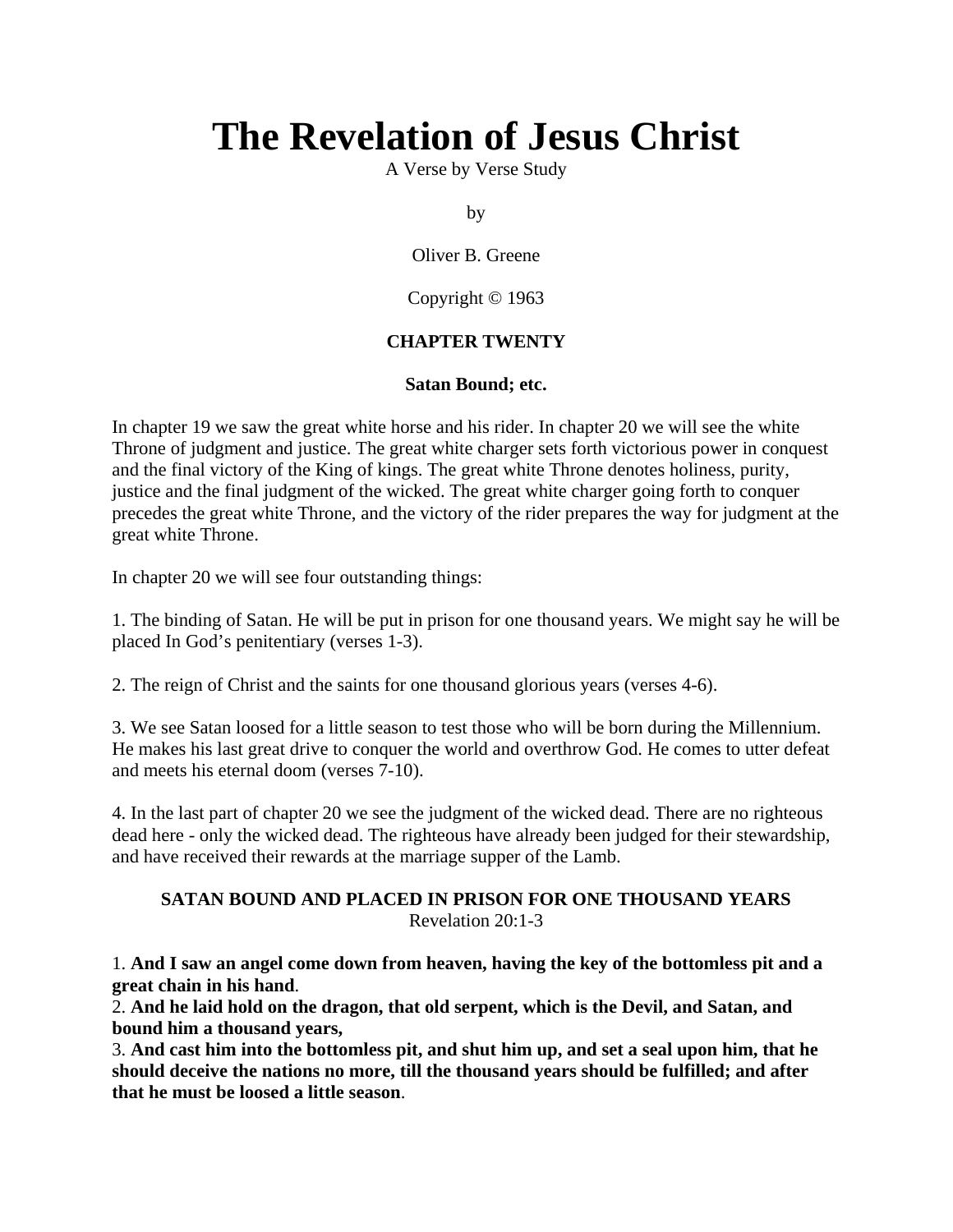We need not speculate on the identity of the angel in our first verse, it is the angel of the Lord.

In Revelation 1:18 we read that Jesus has the keys of hell and death, and He would not trust those keys to anyone else. I believe He personally binds Satan and puts him into the bottomless pit, thus denoting by sealing the pit that the government of Almighty God is behind the prison term of Satan, and will see to it that he does not escape.

There could be no Millennium, no time of peace, as long as Satan is loose. We know that he is at present the god of this age. the prince of the power of the air, walking about as a roaring lion, and also disguised as a minister of righteousness and an angel of light. This is the day of Satan. Evil men and seducers are waxing worse and worse. As it was in the days of Noah and in the days of Lot, so shall it be before Jesus returns to this earth to reign. There can be no peace on earth and good will toward men until Satan is in the pit, securely locked away to deceive the nations no more.

In verse 2 the angel "**laid hold on the dragon, that old serpent, which is the Devil, and Satan, and bound him a thousand years**." In this verse Satan is called by four different names: The Dragon, the Serpent, the Devil, and Satan. These names are given here in the same order in which they are mentioned in Revelation 12:9.

- "**Dragon**" symbolizes cruelty.
- "**Serpent**" signifies guile and cunning treachery.
- "**Devil**" is the deceiver, the tempter of men.
- "**Satan**" means the opponent, the enemy of Christ and His people.

Certainly we learn from these names that Satan is a person, and not just an influence or principle of evil.

- Satan is the **prince of the power of the air** (Ephesians 2:2);
- He is **the god of this age** (II Corinthians 4:4)
- He is **the ruler of the powers of darkness** (Ephesians 6:11,12).

He can assume any form necessary to damn a soul.

His position is so exalted that Michael, the archangel, would not accuse him, but said, "**The Lord rebuke thee**" (Jude 9). If Michael dared not bring an accusation against Satan, what angel do you think would attempt to bind him? Only the omnipotent Lord Jesus could do that. It is He who holds the key to the bottomless pit. This is the same angel we read about in Revelation 9:1- 2.

The binding of Satan reveals to us the fact that Almighty God can stop the devil at the appointed time. He can stop him without armies. When the time comes, God will send one angel to seize, handcuff and bind Satan and place him in chains in prison.

The term "**a thousand years**" is found six times in Revelation 20: Verses 2, 3, 4, 5, 6 and 7.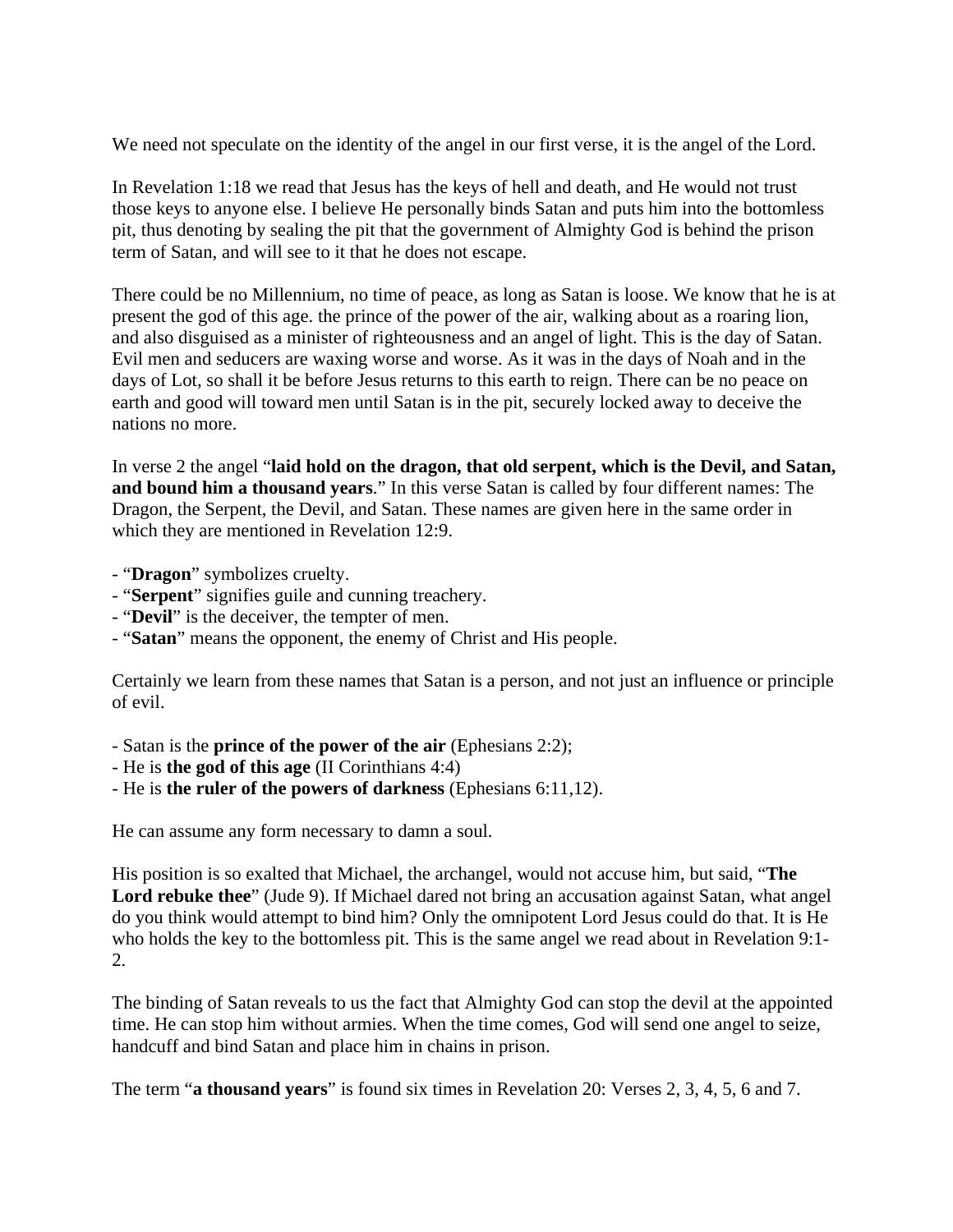Three of these times pertain to Satan, two are connected with the reign of the saints with Jesus during the Millennium, and the last one pertains to the time between the resurrection of the righteous and the resurrection of the wicked.

There is no such thing in the Word of God as a general resurrection. The dead in Christ will be raised first (I Thessalonians 4:13-18; I Corinthians 15). All six of the references above have to do with the same thousand years, but in different relationship.

This is not symbolic, but is literally one thousand years according to Bible years of twelve months. (A prophetic year is 360 days, not 365 days.)

**According to Jewish belief and reasoning, the six thousand years now drawing to a close correspond to the six days in which God created the heavens and the earth. On the seventh day God rested from His labors. A day is as a thousand years with the Lord, and a thousand years as one day (II Peter 3:8). Therefore, by such reasoning, we have been on this earth about six days (almost six thousand years - 4,000 before Christ and almost 2,000 since). It must be about time for the Sabbath - the thousand years of peace. The Bible says, "There remaineth therefore a [Sabbath] rest for the people of God" (Hebrews 4:9). The people of God refers to all saints, but primarily to the elect of God, the nation Israel**.

In the last part of verse 3 we read, "**After that he** (Satan) **must be loosed a little season**." "After that" refers to more than the thousand years Satan will spend in prison. It means also after the destruction of Babylon; after the marriage of the Lamb; after the battle of Armageddon here on earth; after the destruction of the Beast, the false prophet and all who follow them; after the binding of Satan, sealing him for one thousand years.

After all these things, he must be turned loose for a little season. Someone may ask, "Why? After Satan is placed in prison, why would God release him?" Remember, Israel will be in her own land for one thousand years in natural bodies. She will build houses and inhabit them; she will plant vineyards and eat the fruit thereof. She will multiply by the millions.

Read and study all the verses in Isaiah chapters 65 and 66. At the end of the Millennium there will be millions on earth who have never been tempted. If God did not permit them to be tested as were Adam and Eve, and you and I, then God would be a respecter of persons - and we know He is not (Romans 2:11).

Therefore, all who are born during the Millennium must be tempted. Satan will be loosed for a little season, but the Word of God does not tell us how long the "**little season**" will be. To these people, Satan will offer the same things he offered Adam and Eve in the Garden, the same things he offered Jesus in Matthew 4 and Luke 4. In his last desperate attempt to overthrow God's throne and exalt himself above the stars of God (Isaiah 14) Satan will offer power and glory with himself to all who will follow him. Many (the number as the sands of the sea) will rally around Satan in his last great attempt to take the Holy City, to crush the saints and Israel in the earth that has been freed from the curse for one thousand years.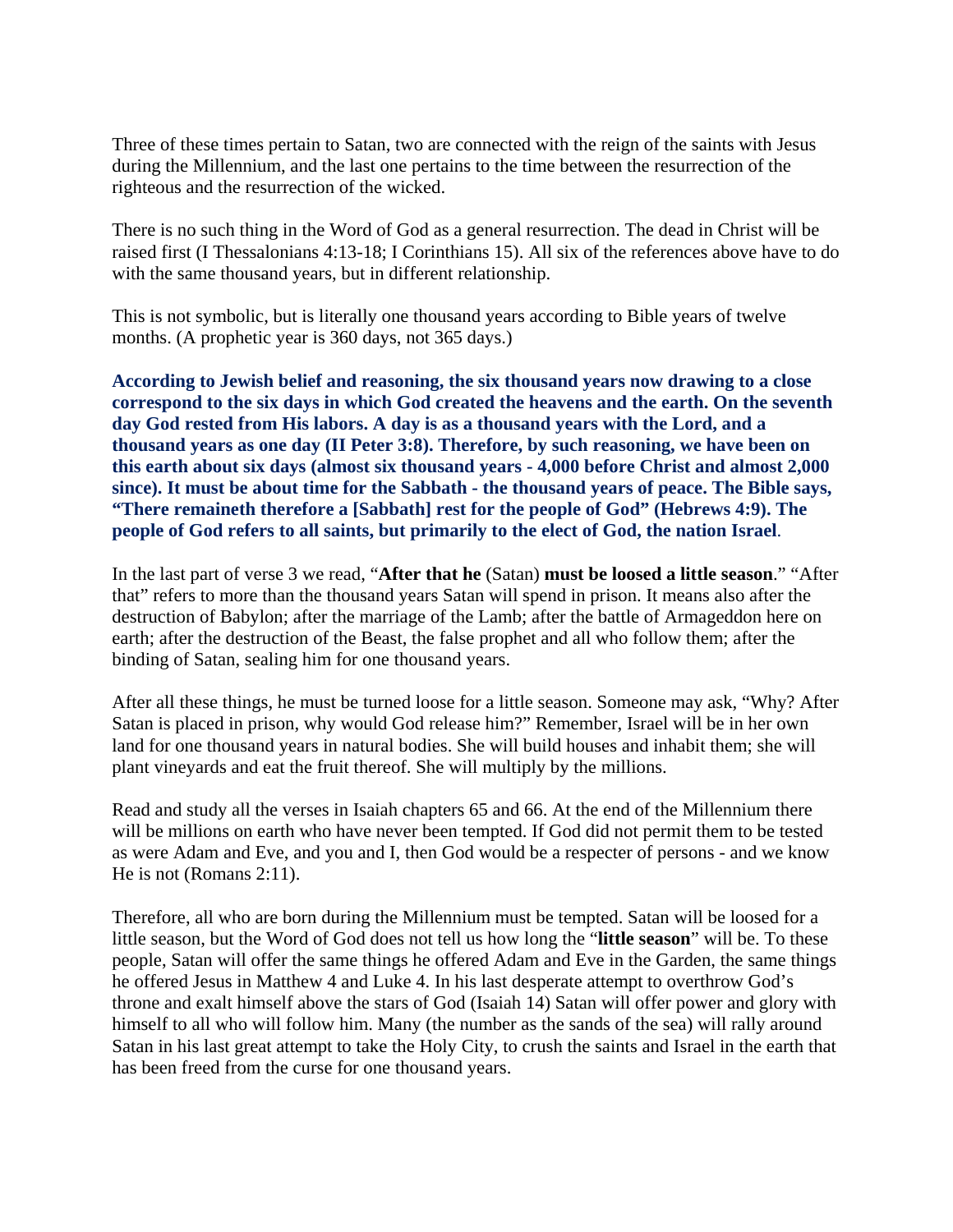#### **THE REIGN OF CHRIST DURING THE MILLENNIUM** Revelation 20:4-6:

4. **And I saw thrones, and they sat upon them, and judgment was given unto them: and I saw the souls of them that were beheaded for the witness of Jesus, and for the word of God, and which had not worshipped the beast, neither his image, neither had received his mark upon their foreheads, or in their hands; and they lived and reigned with Christ a thousand years**.

5. **But the rest of the dead lived not again until the thousand years were finished. This is the first resurrection**.

6. **Blessed and holy is he that hath part in the first resurrection: on such the second death hath no power, but they shall be priests of God and of Christ, and shall reign with him a thousand years**.

Who are they who will reign with Christ in heavenly glory here on earth for one thousand years? There is much speculation and much disagreement as to who these are. Some say they are saints; some say they are angels. We will come back to this subject a little later.

The sovereignty of Christ as MAN (Psalm 8) and as KING (Psalm 2) is Bible truth. A royal reign to be displayed for one thousand years here on this earth is unquestionable according to Scripture. The prophets of old saw it in a vision. Judah sang about it. The prophecy from Isaiah to Malachi speaks of its glory, blessing and splendor. The earth is to be delivered from the curse under which it has so long groaned and travailed.

God created Adam and gave the earth to him. Adam subleased it to the devil, and when the lease runs out the sub-lease is no good. One day Adam's day will be over and the day of the Lord God Almighty will come in. He will literally banish Satan from the earth: and the earth will be delivered from the curse. "**The kingdoms of this world are become the kingdoms of our Lord, and of His Christ; and He shall reign for ever and ever**" (Revelation 11:15).

In Revelation 11:15 the reign was announced. In chapter 20 it has actually come to pass. Verses 4 through 6 are extremely important and unique, for here, alone, is revealed a summary of those who will share with Christ in the Millennium, in the reign of righteousness and glory here on earth. "**I saw thrones**" - Daniel in exile and John the Beloved in exile saw thrones in a vision . . . the same thrones. When Daniel saw them they were unoccupied; John saw them occupied: "**They sat upon them**."

In Daniel 7:9 we read, "**Till the thrones were cast down**." We might paraphrase it thusly: "Till the thrones were placed." Daniel beheld until the thrones were established. He does not lead us into the Millennium, but simply to the beginning of it. He breaks off his prophecy at the beginning of the Millennium where one "**like unto the Son of man**" receives from the Ancient of Days the universal and everlasting kingdom (Daniel 7:13,14).

The thrones seen here are not to be confused with the twenty-four thrones of Revelation 4:4. The thrones Daniel saw (Daniel 7:9) and the thrones John sees in Revelation 20:4 both point to the Millennial government here on earth.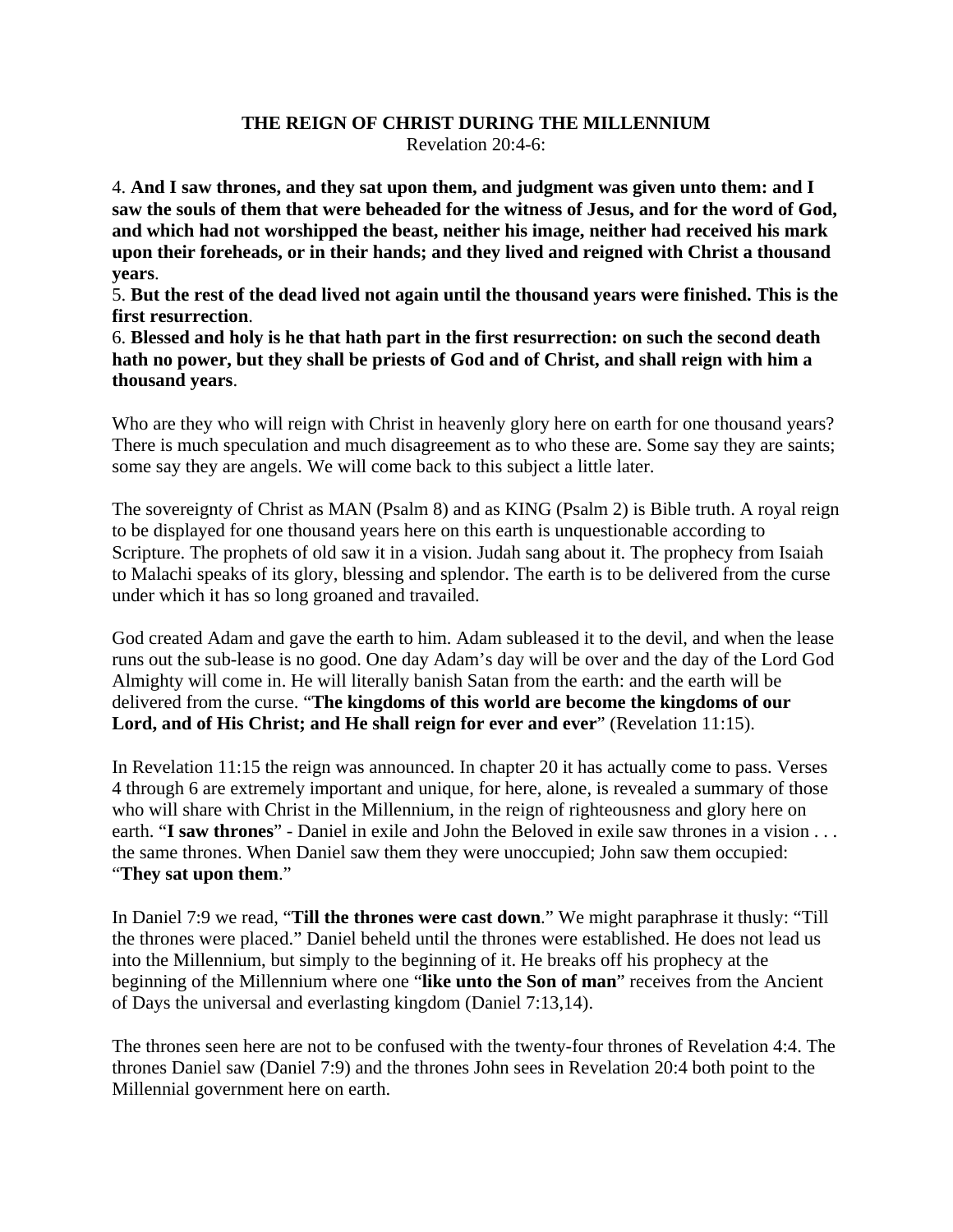In verse 4 we read, ". . . **and they sat upon them, and judgment was given unto them**."

The question now arises, "To whom do the pronouns they and them refer?" The Scriptures do not teach that angels or heavenly creatures will reign here on earth: "**For unto the angels hath He NOT put into subjection the world to come, whereof we speak**" (Hebrews 2:5). The government of earth during the Millennium is to be administered by Christ and His heavenly saints (I Corinthians 6:2,3). "THEY" refers to the Church, the Bride of Christ - "kings and priests unto God" - and possibly to the Old Testament saints. To this, some agree and some do not. Some declare that only the Church will reign with Him. Others suggest that the Old Testament saints may be included.

"**Judgment was given to them**." This is the fulfillment of "**Do ye not know that the saints shall judge the world?**" (I Corinthians 6:2). These words are easily understood. No one need be confused here. The saints will sit with Jesus when He judges the world, and will judge with Him.

" . . . **And I saw the souls of them that were beheaded for the witness of Jesus and for the Word of God**." John sees, in the Spirit, souls - not persons, but souls of the martyrs. In Revelation 6:9-11 we read of the souls of the martyrs under the altar, crying out, asking how long God will permit the reign of the Antichrist . . . how long before their blood will be avenged. They are given white robes and palms, and instructed to wait a little season until their fellowservants should be killed. The souls John saw under the altar are the same souls he sees here, plus those who will be butchered during the reign of the Antichrist.

Notice the description the Spirit gives concerning these souls: "**Them that were beheaded for the witness of Jesus . . . for the Word of God . . . which had not worshipped the Beast, neither his image, neither had received his mark upon their foreheads, or in their hands**." These all lived and reigned with Christ one thousand years.

All of these were beheaded after the Rapture of the Church so we know that at least two groups will reign with Christ during the Millennium: The Bride and the martyrs described here. No doubt the majority of these will be butchered during the last three-and-a-half years of the Great Tribulation.

Note carefully that John first sees the souls, and in the same verse, "**they lived**." The resurrection takes place immediately after the marriage supper of the Lamb, and just before the beginning of the Millennium.

## Verse 5: "**But the rest of the dead lived not again until the thousand years were finished. This is the first resurrection**."

The "**resurrection of the just**" is mentioned in Luke 14:13-14, and the "**resurrection of life**" is definitely distinguished from the "**resurrection unto damnation**" in John 5:29. Here in Revelation 20:5 we learn for the first time the interval that separates the two resurrections: One thousand years. When Jesus comes in the Rapture, only the righteous will be raised (I Thessalonians 4:13-18).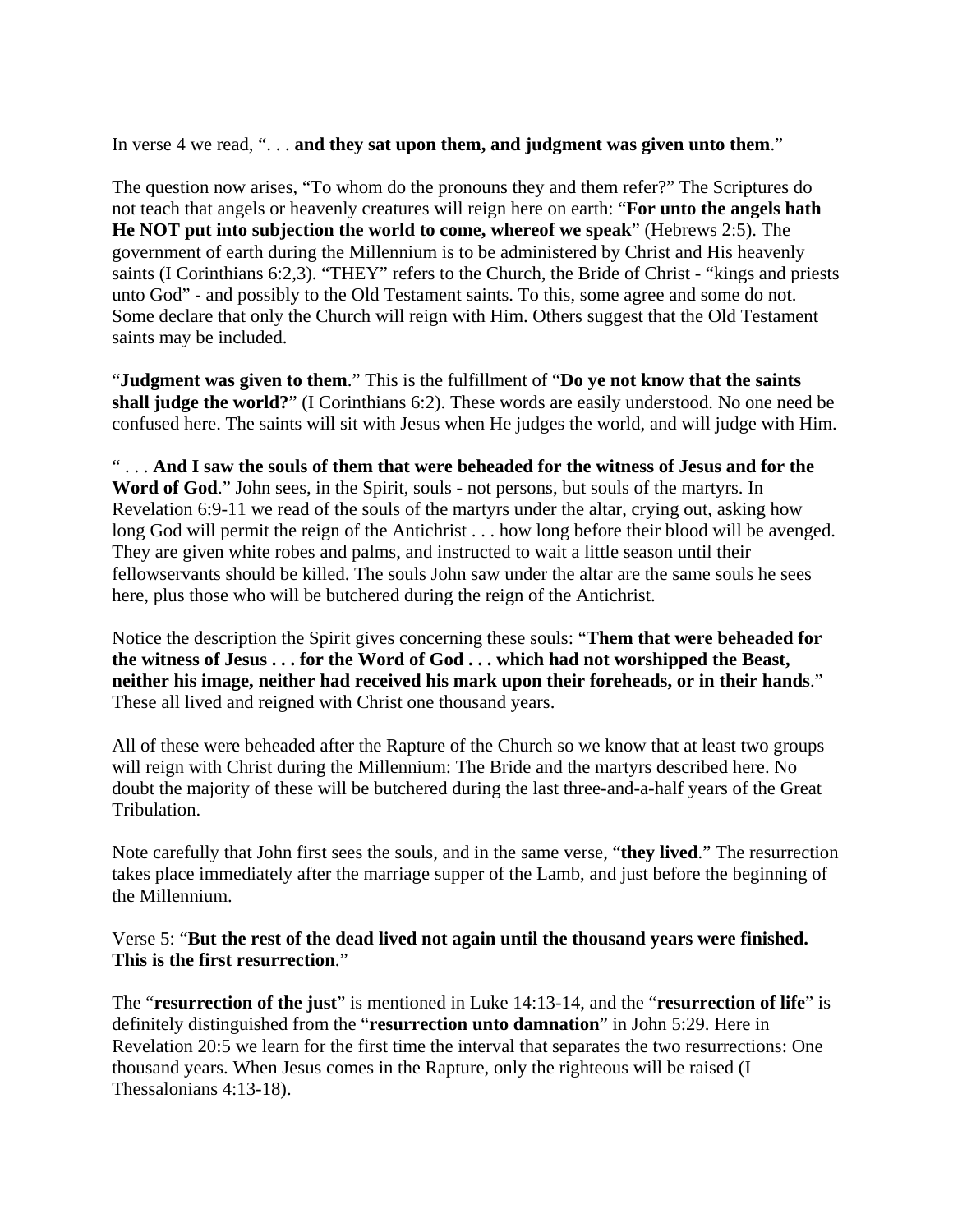When He comes in the end of the ages, only the wicked will be raised and will appear before the great white Throne to be judged. The doctrine of a general resurrection - a time when the good and bad, just and unjust are raised - is certainly disproved by, this text.

# In John 5:28-29 we read, "**Marvel not at this: for the hour is coming, in the which all that are in the graves shall hear His voice, and shall come forth; they that have done good, unto the resurrection of life; and they that have done evil, unto the resurrection of damnation**."

The "**hour**" referred to in this verse embraces one thousand years! Before the Millennium, the righteous will hear His voice. At the close of the Millennium the wicked will hear His voice. Jesus is the resurrection and the life. In John chapter 11 He called Lazarus by name. Had He simply said, "**Dead, come forth**," every dead person would have come forth; but He called one man, and one man came out of the grave. When Jesus calls the righteous to meet Him in the air, only the righteous will be raised. Then one thousand years later the wicked will be raised.

I know some will disagree, but I ask you to honestly see this Bible fact. In John 5:25-27 we read, "**Verily, verily, I say unto you, THE HOUR IS COMING, AND NOW IS, when the dead shall hear the voice of the Son of God: and they that hear shall live. For as the Father hath life in Himself; so hath He given to the Son to have life in Himself; and hath given Him authority to execute judgment also, because He is the Son of man**."

In verse 25, note "**the hour is coming, and now is**." Please be reasonable and face the fact that the hour referred to in this verse is the day of Grace, and has already lasted more than 1900 years. The wording is, "**the hour is coming, and now is**."

The dead referred to here are spiritually dead, not physically dead. All sinners are dead (Ephesians 2:1; John 5:24). When a dead sinner hears the voice of the Spirit and believes the Word, that dead sinner is raised to life, born of the Spirit, a new creation.

The hour referred to in John 5:25 has already lasted 1900 years. Why should it be difficult for anyone to believe that the hour in John 5:28 will last a thousand years? Regardless of what you believe, it is true, clearly taught in God's Word.

Therefore, between the resurrection of those "**who have done good**" and the resurrection of those "**who have done evil**," is a thousand years. "**The rest of the dead**" are the wicked referred to in Revelation 20:13. Not one saint of God will be raised in the last resurrection. The judgment at the great white Throne is final, eternal, and has to do with the wicked dead.

There is a resurrection of the just which is the first resurrection and consists of at least three distinct companies as concerning the time of their resurrection. This began with Christ, the first fruits (I Corinthians 15:23). "**Afterward, they that are Christ's at His coming**" (the Rapture). (Read I Thessalonians 4:6).

Then on the eve of the introduction of the Millennial Kingdom we have the resurrection of the martyred saints of the Tribulation.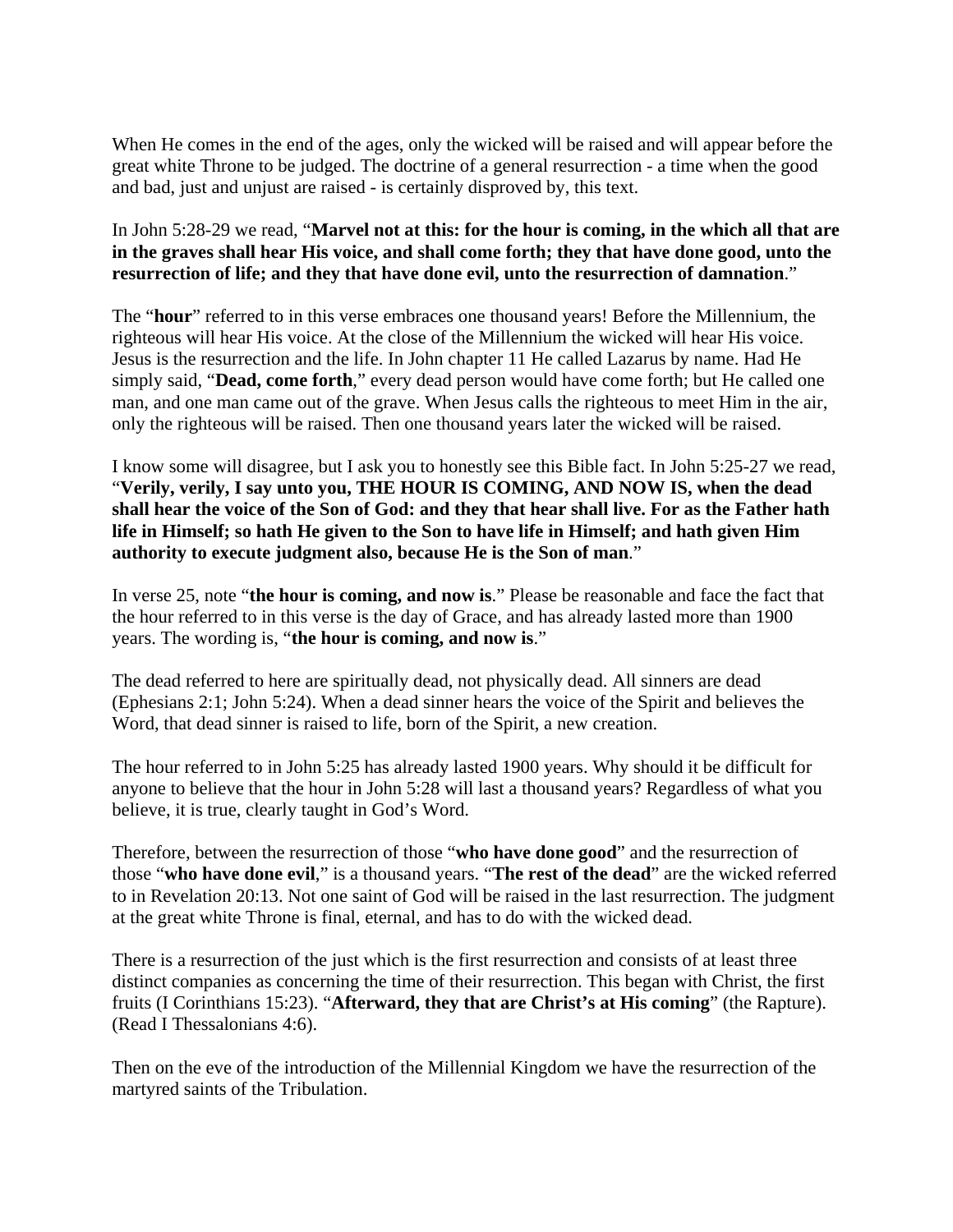But with the wicked dead it is far different. All the wicked from Cain to the last person to live and die the death of a sinner will remain in their graves until after the Millennium, and then they will be raised. The resurrection of the wicked will be the last closing scene of the resurrection of the dead.

They will be judged, cast into the lake of fire and brimstone, then the eternal ages will begin with not one trace of wickedness on earth, in Heaven, or in any of God's new creations. All wickedness will be in the lake of fire.

In verse 6 we read, "**Blessed and holy is he that hath part in the first resurrection: on such the second death hath no power, but they shall be priests of God and of Christ, and shall reign with Him a thousand years**."

Certainly any thinking person could not miss the fact that only holy people will have part in the first resurrection. Only people who cannot be affected by the second death, only those who shall be priests of God and Christ will be raised in the first resurrection; and if there is no second resurrection, why would the Holy Spirit refer to "**the first resurrection?**"

Why did not the Spirit simply say "the resurrection in general?" The answer is clear. The Spirit leaves no untied ends. All is finished so that we may perfectly understand what the Word of God teaches.

In I Corinthians 15:51-54 we read of the resurrection of the body. This mortal will put on immortality, and the living will be changed - in a moment, in the twinkling of an eye. The dead will be raised in glory, the bodies of the saints (whether alive or in the grave) will be changed and fashioned like unto His glorious body (Philippians 3:21; I John 3:1-3). Paul desired to have part in the first resurrection (Philippians 3:11), and the resurrection of the dead is taught in both the Old and New Testaments.

The salvation of the believer is complete now so far as the redemption of the soul is concerned. Jesus came the first time to redeem the soul; He is coming the second time to redeem the body, and no saint will receive a glorified, eternal body until the Rapture and the first resurrection.

The resurrection of the wicked is not a resurrection unto life, but unto eternal damnation. The righteous who share in the first resurrection are raised to receive glorified bodies in which they will live and rejoice forever. The wicked are raised to be cast into the lake of fire which is the second death. Christians do not die - the body rests in the dust, the spirit returns to God who gave it. The wicked, die forever. They die physically, and they, will die spiritually throughout eternity in the lake of fire. The righteous are raised to die no more - the wicked are raised to be cast into the lake of the "**second death**"! But the second death has no claim on those who are partakers of the first resurrection.

In verse 6 we learn . . . "but they shall be priests of God and of Christ." Both the holy (I Peter 2:5) and those who possess the royal character of priesthood (I Peter 2:9) shall be in the first resurrection and shall reign with Christ in His kingdom for one thousand glorious years.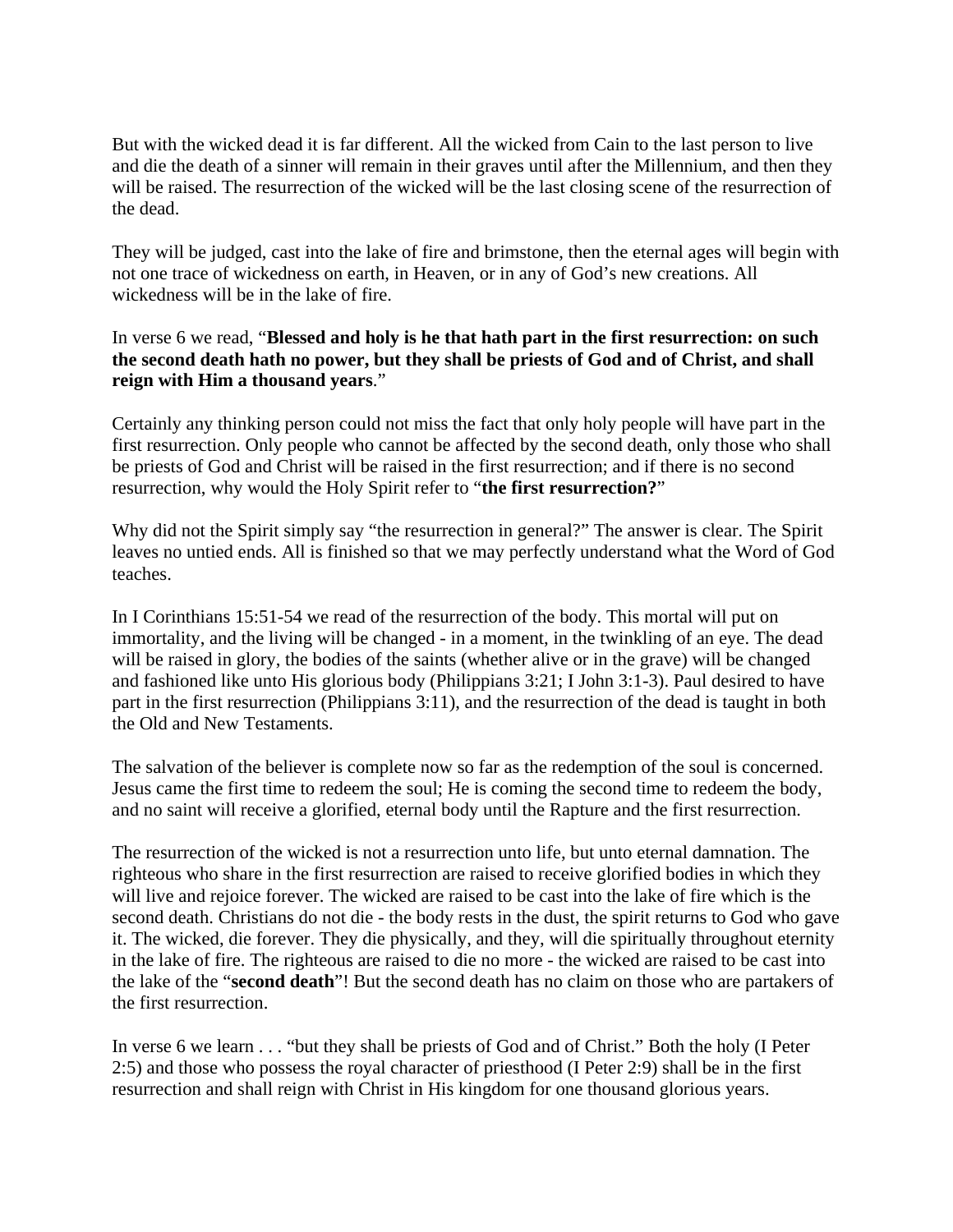### **THE KINGDOM ON EARTH**

Read these glorious words: "**The wolf also shall dwell with the lamb, and the leopard shall lie down with the kid; and the calf and the young lion and the fatling together; and a little child shall lead them. And the cow and the bear shall feed; their young ones shall lie down together: and the lion shall eat straw like the ox. And the sucking child shall play on the hole of the asp, and the weaned child shall put his hand on the cockatrice' den. They shall not hurt nor destroy in all my holy mountain: for the earth shall be full of the knowledge of the Lord, as the waters cover the sea**" (Isaiah 11:6-9).

In these verses we have a description of something that seems unbelievable: A wolf and a lamb will dwell together, a leopard and a baby goat will feed together. A child will lead a lion, a bear and a cow will feed together, young bears and calves will lie down together. A lion will eat straw like an ox; a baby will play with a snake. There will be no killing, no destroying in God's holy mountain. The earth will be filled with the knowledge of the Lord! Yes, this will literally happen right here on this earth. There are those who spiritualize it, but they are nothing short of spiritual thieves and robbers. God pity them when they stand before Him to receive their reward!

"**When the Son of man shall come in His glory, and all the holy angels with Him, then shall He sit upon the throne of His glory: And before Him shall be gathered all nations; and He shall separate them one from another, as a shepherd divideth his sheep from the goats: And He shall set the sheep on His right hand, but the goats on the left. Then shall the King say unto them on His right hand, Come, ye blessed of my Father, inherit the kingdom prepared for you from the foundation of the world**" (Matthew 25:31-34).

This kingdom is certainly earthly, a visible kingdom on earth, the Millennial kingdom of our Lord Jesus Christ. He will sit on the throne of His glory. There will be a government. God will rule in the person of the Lord Jesus Christ: "**And the angel said unto her, Fear not, Mary: for thou hast found favour with God. And, behold, thou shalt conceive in thy womb, and bring forth a son, and shalt call His name Jesus. He shall be great, and shall be called the Son of the Highest: and the Lord God shall give unto Him the throne of His father Dav1d: And He shall reign over the house of Jacob for ever; and of His kingdom there shall be no end**" (Luke 1:30-33).

In these verses there are seven "**shalls**," four of which have been fulfilled. Mary brought forth a Son' He was called Jesus; He was great; He was called the Son of the Highest. These have literally been fulfilled and why should not we believe that Jesus will sit on the throne of David and reign over the house of Jacob?

Daniel describes the event: "**I saw in the night visions, and, behold, one like the Son of man came with the clouds of heaven, and came to the Ancient of days** (God Alm1ghty), **and they brought Him near before Him. and there was given Him dominion, and glory, and a kingdom, that all people, nations, and languages, should serve Him: His dominion is an everlasting dominion, which shall not pass away, and His kingdom that which shall not be destroyed**" (Daniel 7:13,14).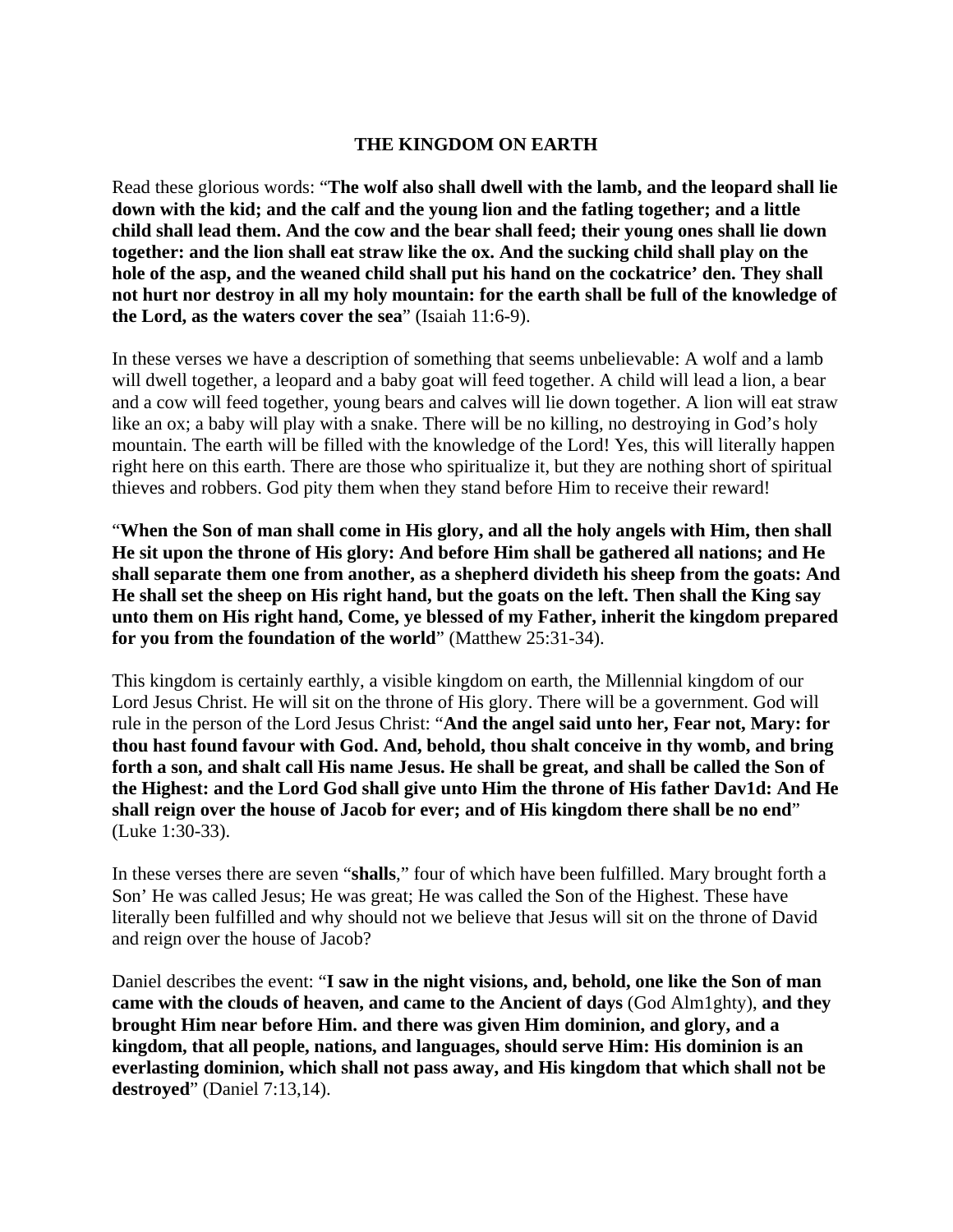Jesus promised His disciples, "**In the regeneration, when the Son of man shall sit on the throne of His glory, ye also shall sit upon twelve thrones, judging the twelve tribes of Israel**" (Matthew 19:28). The place of government will be in Jerusalem. The temple (the sanctuary) will be rebuilt in the New Jerusalem (Ezekiel 48:10, 20, 21). The new temple is described in Ezekiel 42:15-20.

The prophet Zechariah tells us, "**In that day** (the Millennial day) **living waters shall go out from Jerusalem; half of them toward the former sea** (Red Sea), **half of them toward the hinder sea** (Mediterranean): **in the summer and in winter shall it be**" (Zechariah 14:8). Study carefully Ezekiel 47:8-12.

When Jesus returns in the Revelation (not in the Rapture) when every eye shall see Him (Revelation 1:5), He will come back to the Mount of Olives from which He ascended (Acts 1:9- 12).

Zechariah describes exactly what will happen: "**And His feet** (the feet of Christ) **shall stand in that day upon the Mount of Olives, which is before Jerusalem on the east, and the Mount of Olives shall cleave in the midst thereof toward the east and toward the west, and there shall be a very great valley; and half of the mountain shall remove toward the north, and half of it toward the south . . . ALL THE LAND SHALL BE TURNED AS A PLAIN FROM GEBA TO RIMMON SOUTH OF JERUSALEM: AND IT SHALL BE LIFTED UP AND INHABITED**" (Zechariah 14:4, 10, 11).

When Jesus steps on the Mount of Olives, it will "**cleave in the midst**." Some suggest that an earthquake will bring about the splitting of the mountain, but I do not agree; I believe that when the feet of Jesus touch the mountain it will split wide open. We read, "**Behold, the Lord cometh forth out of His place, and will come down, and tread upon the high places of the earth. And the mountains shall be molten under Him, and the valleys shall be cleft, as wax before the fire, and as the waters that are poured down a steep place**" (Micah 1:3,4).

These great physical changes will make the land of Palestine level and make room for the New City and the glorious reign of the Lord God Almighty.

# **SATAN LOOSED FOR A LITTLE SEASON: DOOM OF GOG AND MAGOG; DOOM OF SATAN**

7. **And when the thousand years are expired, Satan shall be loosed out of his prison,** 8. **And shall go out to deceive the nations which are in the four quarters of the earth, Gog and Magog, to gather them together to battle: the number of whom is as the sand of the sea**.

9. **And they went up on the breadth of the earth, and compassed the camp of the saints about, and the beloved city: and fire came down from God out of heaven, and devoured them**.

10. **And the devil that deceived them was cast into the lake of fire and brimstone, where the beast and the false prophet are and shall be tormented day and night for ever and ever**.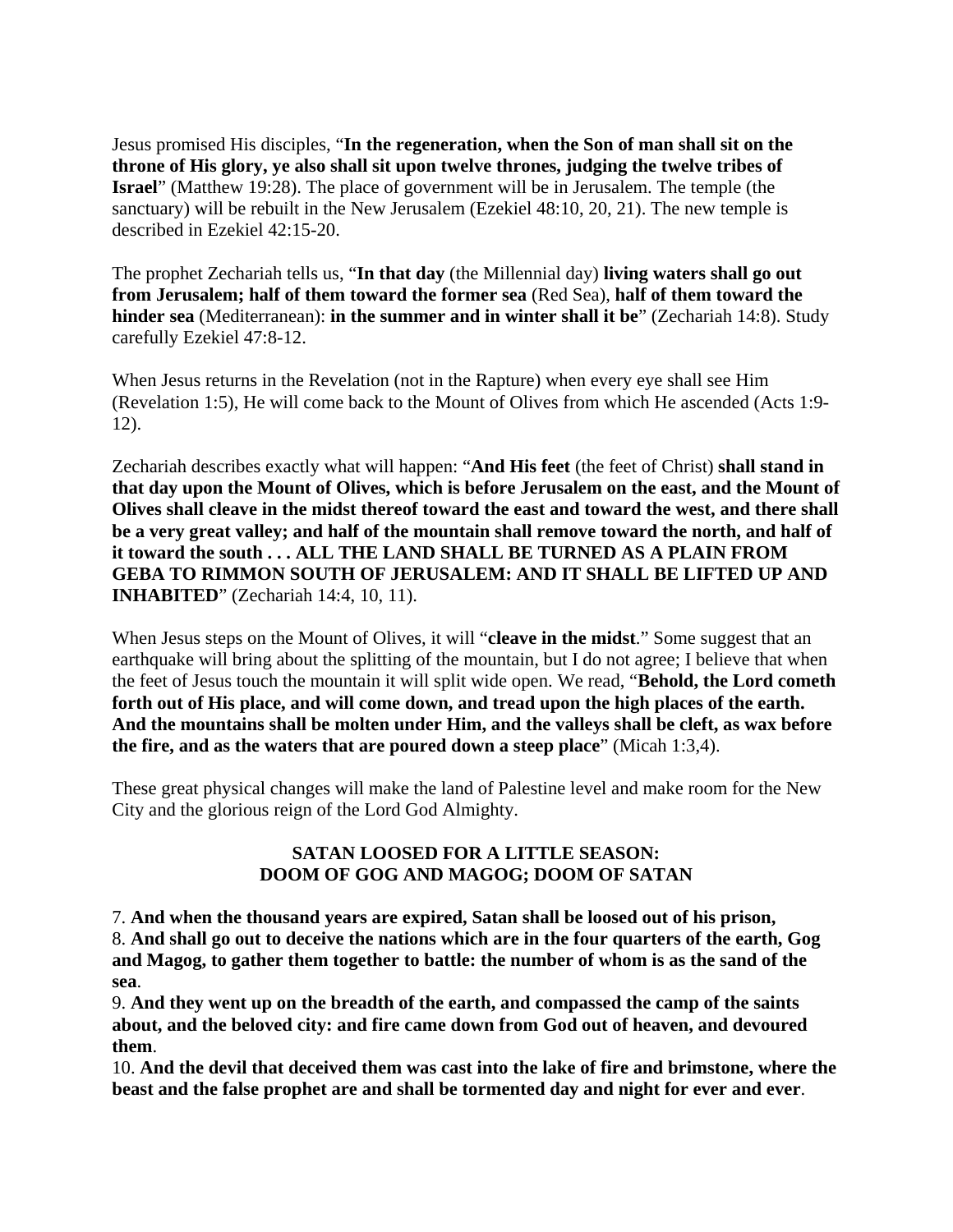In verse 7 we learn that when the thousand years are expired, Satan shall be set free for a season, and shall go out to deceive the nations which are in the four quarters of the earth, Gog and Magog. His purpose in deceiving the nations is the same as it has always been.

- When he led some of the angels astray he desired to overthrow God.

- He suggested to Eve that God was unfair, knowing that if she ate of the tree of the knowledge of good and evil, she would be a little god.

- Satan demonstrated jealousy in the Garden of Eden.

- He accused God of being jealous, not wanting Adam and Eve to have knowledge, while all the time Satan himself was jealous of God!

At the close of the Millennium, Satan goes to the nations, deceives millions, "**the number of whom is as the sand of the sea**." Who would dare to estimate the grains of sand by the sea? This vast army will be made up of people born during the Millennium. Do not forget that Israel and the nations who befriended her will be in their natural bodies for one thousand years and there will be millions born during the Millennium who will never have known temptation because Satan will be in the pit throughout the one thousand years reign of Christ.

In verse 9 we learn that when Satan has deceived a great number as the sand of the sea, they march upon the breadth of the earth and completely circle the camp of the saints and the beloved city of Jerusalem. When the city is completely cut off from all outside help and completely compassed about with teeming millions of soldiers that make up Gog and Magog, when it seems that the case is hopeless and the Holy City will be wiped from the face of the earth, a tremendous miracle from Almighty God occurs: "**FIRE CAME DOWN FROM God OUT OF HEAVEN AND DEVOURED THEM!**"

Again the Creator is greater than the created. Remember, "**In the beginning was the Word, and the Word was with God and the Word was God. All things were made by Him**" (John 1:1,2). Satan was not created a devil; he was created "**the anointed cherub that covereth**." He was perfect in wisdom, perfect in beauty, and perfect in all of his ways from the day he was created until iniquity was found in him (Ezekiel 28:14, 15).

Satan became the dragon, the deceiver, when he thought to overthrow God. God is the greater and finally annihilates the last great army to gather against the beloved city and the saints of God. It is true that "**the reproaches of them that reproached thee fell on me**" (Psalm 69:9), and any persecution directed at the saints of God is directed toward God. In this case, God fights the battle by simply sending fire down from Heaven and devouring the multimillions gathered in battle against the Holy City and the saints.

Who is Gog? Who is Magog? Study carefully Ezekiel chapters 38 and 39. The reference in these chapters is to the fast growing power of Russia and Communism.

The true Russians descended from Japheth, a son of Noah (Genesis 10:2). The capital cities of Russia are named in the first verses of Ezekiel 38: "**Meshech**" is Moscow the capital of Russia, and "**Tubal**" is the city of Tobolsk: chief city of Siberia.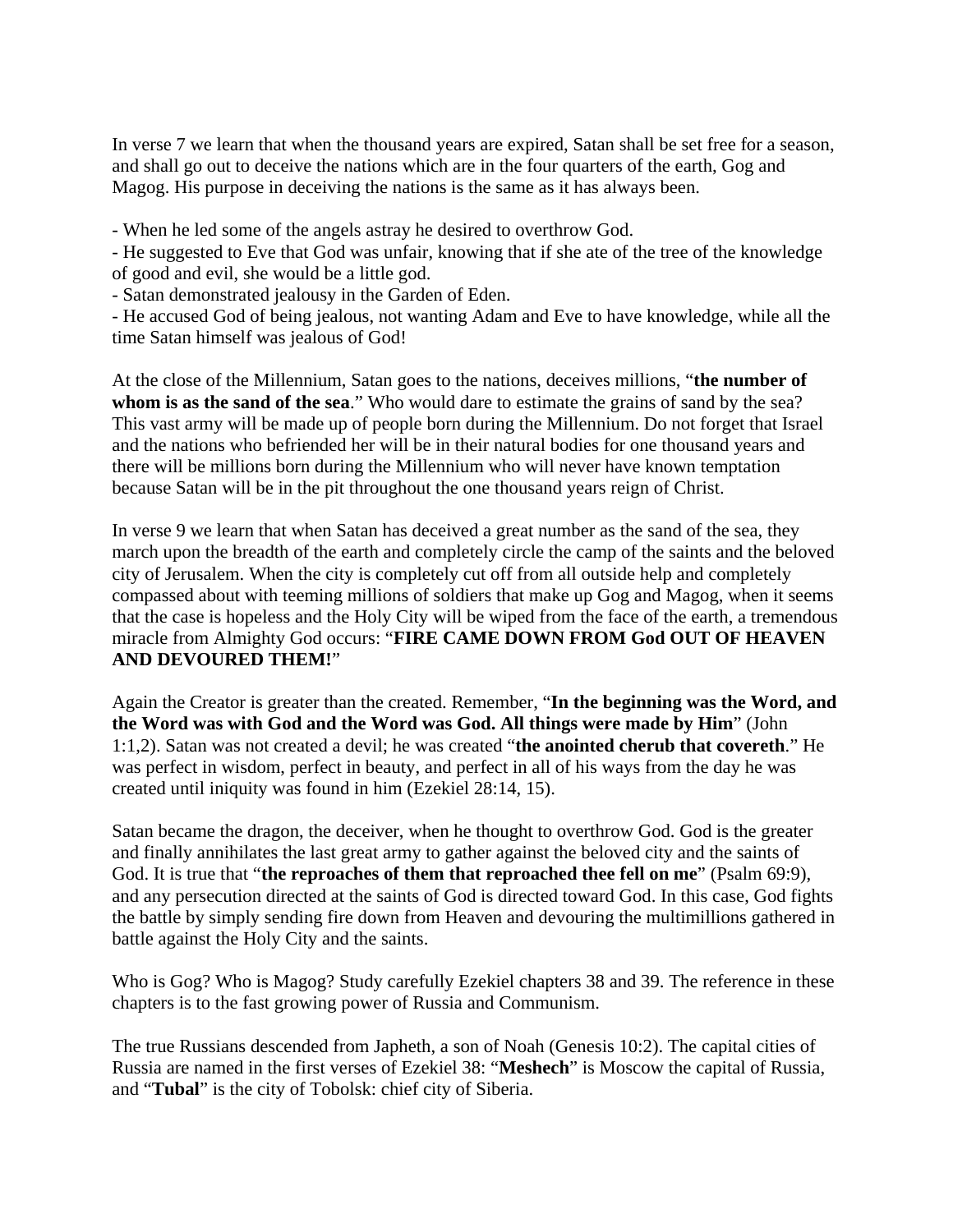Referring to Gog and Magog, Ezekiel says, "**The chief prince of Meshech and Tubal**." The literal translation reads, "Prince of Rosh Meshech and Tubal" Thus, Russia is identified in Scripture as the land, the vast northern empire. Gog is the ruler, head of the great Russian empire. Ezekiel goes further to tell us of Persia, Ethiopia, and many other nations coming under the leadership of Gog, "**like a cloud to cover the land**."

At that time the new State of Israel will be without walls, having neither bars nor gates; and it will seem that they will be an easy foe to conquer. Israel is becoming one of the wealthiest nations on earth, and according to Ezekiel 38:10-13 the great northern army will descend upon Israel to plunder and destroy. Gog will be the last czar of Russia.

When God sends fire down out of Heaven and devours the army around Jerusalem, there will not be one sinner left upon the face of the earth. Only Satan will be left, and God is about to deal with him. His doom was fixed in the Garden of Eden in Genesis 3:15, when God enlightened Lucifer that the seed of the woman would crush his head. He is the last of the evil powers to be destroyed. The Beast and the false prophet are already in the lake of fire, and now John sees in the Spirit what will literally take place: "**AND THE DEVIL THAT DECEIVED THEM WAS CAST INTO THE LAKE OF FIRE AND BRIMSTONE, WHERE THE BEAST AND THE FALSE PROPHET ARE, AND SHALL BE TORMENTED DAY AND NIGHT FOR EVER AND EVER**" (Revelation 20:10).

The dragon was the first creature to sin, the first to be cast out of Heaven. Sin was born in the heart of Lucifer, "**the shining one**." The Beast and the false prophet are already in the lake of fire; they were placed there at the beginning of the Millennium and are still there when the Millennium closes. After one thousand years of burning they are still burning . . . proof of the Lord's words in Mark 9:49: "**Everyone shall be salted with fire**."

Salt is a preservative. Here in the lake of fire are two men who have been "salted" with fire - not consumed, not burned up - but preserved IN torment, BY torment, TO BE tormented forever and ever throughout the ceaseless ages of eternity. Regardless of what you have heard, read, or been taught, hell is a place of literal fire, a place of wailing and gnashing of teeth. Hell is a place "**where the worm never dies**," a place of unquenchable fire, a place of "**fire and brimstone**." "**They shall be tormented day and night for ever and ever**."

They refers to the devil, the Beast, the false prophet, and all who have followed them. Day and night signifies that the torment is without intermission . . . continuous, unceasing. For ever and ever Signifies eternity . . . never ending existence.

Regardless of what some denominations teach, hell is a place of everlasting, unending punishment. I beg you, dear friend, if you are not born again, please prepare to meet God. Do not take a chance on waking up in hell in the lake of fire and brimstone!

The devil finally comes to the end of his deceiving, destroying, damning crusade which began in Heaven when he decided to overthrow God and take the throne.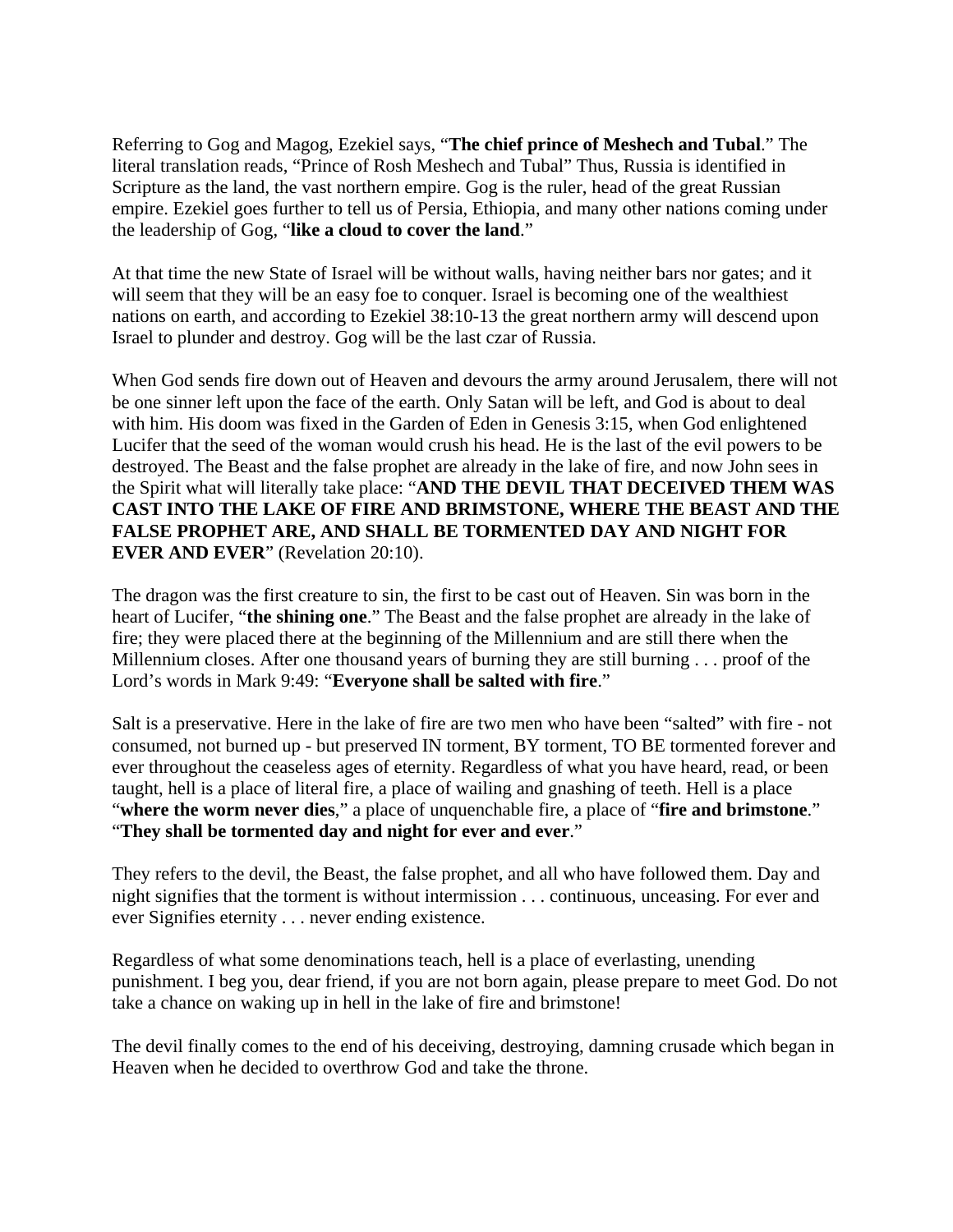Jesus said, "**I saw Satan as lightning fall from Heaven**." Since that day, Satan has been the deceiver, the damner of the souls of men. One day he will be roasting in the lake of fire with the billions whom he led astray. He will be tormented day and night. He will beg for a drop of water to cool his tongue. He will wail and scream and gnash his teeth. God help you, dear reader, not to spend eternity in hell.

# **THE GREAT WHITE THRONE**

Revelation 20:11-15:

11. **And I saw a great white throne, and him that sat on it, from whose face the earth and the heaven fled away; and there was found no place for them**.

12. **And I saw the dead, small and great, stand before God; and the books were opened: and another book was opened, which is the book of life: and the dead were judged out of those things which were written in the books, according to their works**.

13. **And the sea gave up the dead which were in it; and death and hell delivered up the dead which were in them: and they were judged every man according to their works**.

14. **And death and hell were cast into the lake of fire. This is the second death**.

15. **And whosoever was not found written in the book of life was cast into the lake of fire**.

"**And I saw a great white throne** . . ." In verse 12 we read, "**And I saw the dead, small and great, stand before God**."

There are two separate visions here:

First, John saw the throne and the Judge. Second, he saw the dead and their judgment meted out.

At the beginning of the Millennium there was a great judgment poured out upon the living. Now at the close of the Millennium there is another great judgment, which is the judgment of the dead.

The throne set up in Matthew 25:31 is not the great white Throne of Revelation 20:11. The former was set up before the Millennium, and the parties judged there will be living persons on earth - the sheep and the goat nations. The great white Throne judgment is set up to reward all the wicked dead according to their wickedness. The judgment in Matthew 25:31 has to do with nations; the great white Throne judgment has to do with individuals.

We read in the Bible of three great thrones:

1. In Heaven (Revelation 4:2), from whence this universe is governed.

2. On earth (Matthew 25:31). The nations will be judged here in respect to their treatment of the preachers of the Kingdom as set forth in Matthew 25:40-45.

3. The great white Throne, where the wicked dead will be judged (Revelation 20:11).

This will be the greatest of all judgments. Many things contribute to make it so: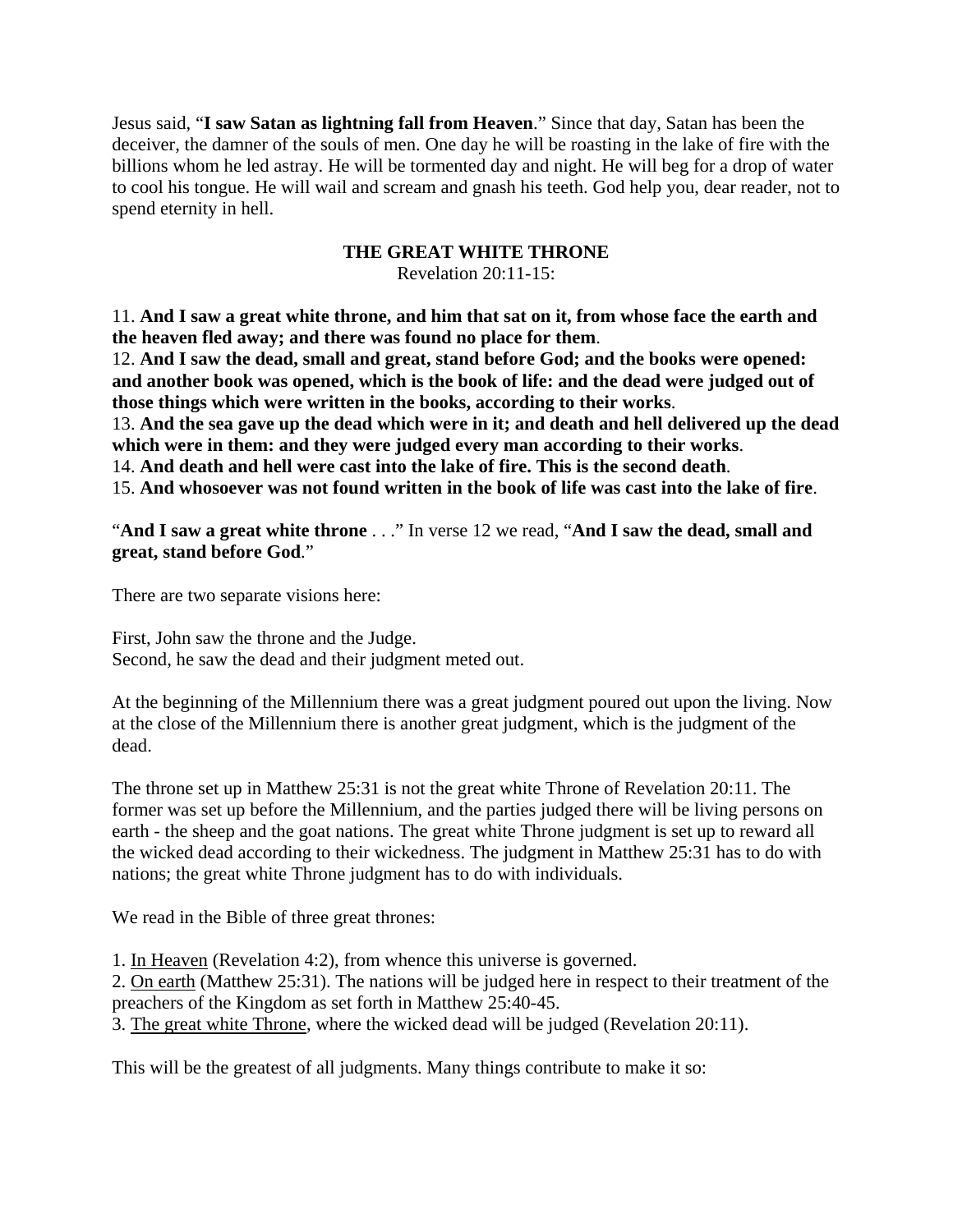- The outstanding feature being that of the dignity of the Judge Himself.
- The greatness of the occasion,
- The vastness of the scene.

The eternal consequences involved are also contributing factors in making this a judgment such as has never been, nor ever will be again. The great white Throne judgment is like no other ever held.

"**Him that sat on** (the throne)." Notice that a pronoun is used here. The Judge is not named, but we have no difficulty discovering who He is: "**The Father judgeth no man, but hath committed all judgment unto the Son**" (John 5:22). The Judge is none other than the Lord Jesus Christ Himself. The despised, hated, crucified Nazarene is now about to "**judge the quick and the dead**" (II Timothy 4:1).

The quick refers to the living He has already judged (Matthew 25:31). Here at the great white Throne He is about to judge the spiritually dead. Yes, the Son of man, the Lord Jesus Christ, sits on the great white Throne.

" . . . **From whose face the earth and the heaven fled away; and there was found no place for them**" Please notice, the earth and Heaven FLED - not disappeared or passed out of existence or were annihilated.

The rest of the verse guards against such unscriptural interpretation of the Word, plainly stating that there was found no place for them. Upon the removal of the earth and the Heaven, the stage is set for the new Heaven, the new earth and the Pearly white City. There will be a complete change of the Heaven and the earth. All things will be made new (Isaiah 66:22; II Peter 3:13).

Between the passing away of the Millennial earth and Heaven, and the appearing of the new earth and new Heaven (not the third Heaven where God's house is, but the Heaven just above us where Satan's throne is now located), the great white Throne is set up and the judgment of the wicked follows!

I am sure someone will ask what happens to the saved Israelites and Gentiles on the Millennial earth . . . the saints, the redeemed. Where are they during this change? God takes care of His own. The Scripture is completely silent here and we dare not speculate; but God can preserve the righteous nations and saints until the new earth, new Heaven and Pearly white City come into existence. The great white Throne judgment is final and will have to do with all the wicked up through the last ungodly person to exist on this earth, and there will never be another ungodly person to invade the new Heaven, earth and the Pearly white City.

### Verse 12: "**And I saw the dead, small and great, stand before God** . . . "

The dead referred to here are the spiritually dead . . . unbelievers, ungodly men. There is a resurrection of the just - the first resurrection - which we have already discussed. We clearly saw that the resurrection of the just and the resurrection of the wicked will not occur at the same time.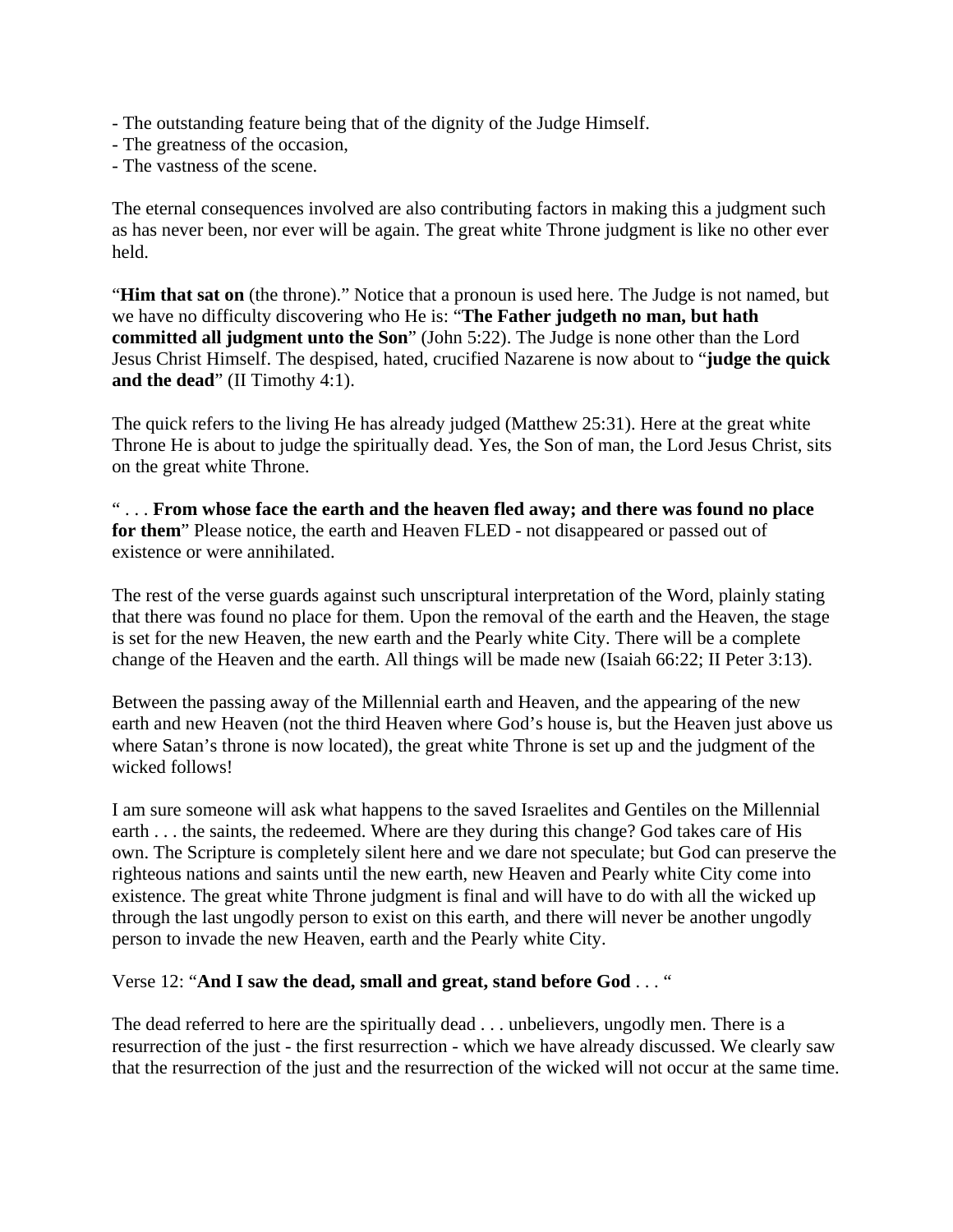". . . **the small and the great** . . ." This statement occurs frequently in the Old Testament, and is found five times in Revelation: Chapters 11:18; 13:16; 19:5; 19:18 and 20:12.

" . . . **STAND BEFORE GOD!**" Notice carefully - these people, small and great, rich and poor, wise and unwise, kings and peasants, are not standing on the earth; they are not standing on a cloud. They are standing before God Almighty, held in their position by His omnipotence! There is no place to hide . . . the mountains, caves and rocks are gone. The clouds, the atmosphere, the earth, have fled away. The guilty stand before God with no place to hide. They face God; there is no escape and no shelter. They must face Him who sits upon the throne!

In Revelation 4:1-4 John saw a throne, and around the throne he saw a rainbow . . . symbol of mercy.

- God placed the rainbow in the sky to assure Noah that the earth would never again be destroyed by water.

- Ezekiel also saw a bow in the sky.

- In Revelation 10:1 the Angel stands on the land and on the sea with a rainbow upon his head. - In Revelation 4, when the believers are caught up to appear before the judgment seat of Christ to receive the rewards for things done in the body, there is a rainbow of mercy.

But here in Revelation 20:11, we see no rainbow. We see only the blazing white of God's righteousness, holiness and purity. There is no mercy. Mercy is forever gone for those who stand before God at the great white Throne!

Dear reader, will you meet God at the throne where there is a rainbow of mercy? or will you meet Him at the great white Throne?

You are the only person who knows the answer to that question. If you are born again, you will meet Him at the throne of mercy. If you are not born again, you will meet Him at the blazing white Throne of His holiness.

Verse 12 continues, " . . . **and the books were opened: and another book was opened, which is the book of life: and the dead were judged out of those things which were written In the books, according to their works**."

Every person on earth has his life and history recorded in the books of God's great bookkeeping system.

Every thought, word and deed is recorded. Nothing is forgotten; nothing is too small to be entered in the records of Almighty God. Only infants and idiots are excepted. If a child passes away before he reaches the age of accountability, or if the mind never develops beyond the mind of a child, God's grace takes care of the innocent.

But for all who know, and who pass into the age of accountability, every act is recorded in the books of Heaven.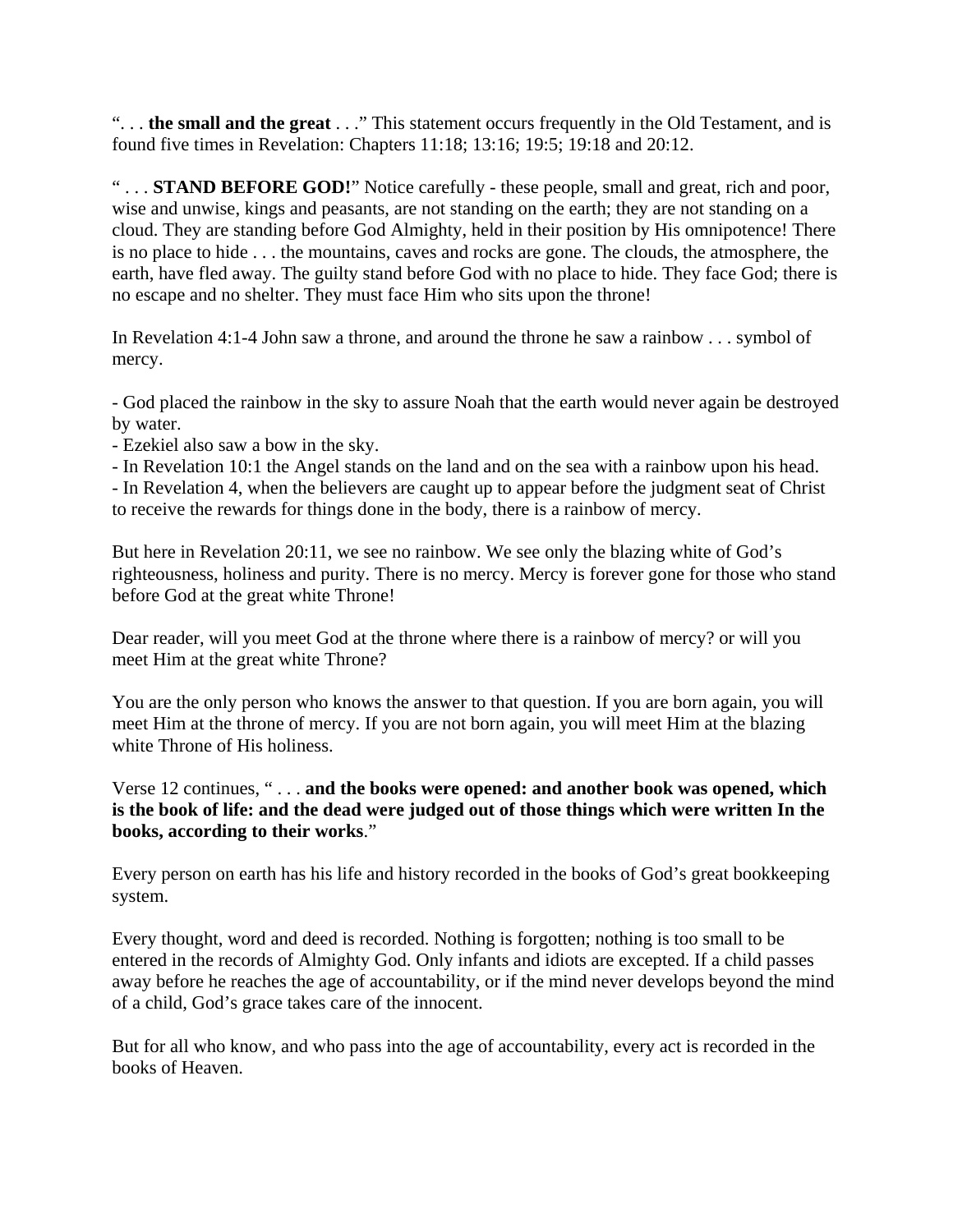Please note: Twice it is recorded that the judgment is "**according to their works**."

Many ask, "If the righteous go to Paradise immediately at death, and if the wicked immediately drop into hell, then why the resurrection and the judgment?" The answer is clear to all who study and rightly divide the Word of truth: No person can receive his full reward until the consummation of all things.

The righteous die, the spirit returns to God who gave it, and rests . . . but "**their works do follow them**" (Revelation 14:13). Therefore, the righteous cannot receive their full reward until the last soul has received or rejected the Lord Jesus. Every person who contributes money, time, prayers, or whatsoever, to the winning of a soul, has a part in the reward for winning that soul.

The same is true concerning the wicked. Those who die in sin will be rewarded according to the extent of their wickedness. There are degrees of reward in Heaven and degrees of punishment in hell.

To whom much is given, of him much shall be required. They that know to do good, and yet do it not, shall be beaten with many stripes. They that know not, and commit things worthy of stripes, shall be beaten with few stripes. God is a just God, and you may rest assured that Hitler, Mussolini, Stalin, Pilate, Herod and their kind will suffer a greater degree of punishment than will a teen-age boy who was reared in a bootlegger's home and was never taught about Jesus Christ.

God will give justice to every mortal who has lived and died. The righteous will get exactly what they deserve . . . each individual will receive his or her reward - no more, no less. The same is true concerning the wicked. Each sinner will receive his or her reward according to the extent of his wickedness.

Please notice, "**books** (plural) **were opened**."

These books record the deeds of the wicked . . . thought, word and deed. And then another book is opened - the Book of Life. The dead are not judged from the Book of Life, but are judged "**out of those things which were written in the books, according to their works**." Read Luke 12:47,48; I Corinthians 3:11-15; II Corinthians 5:10.

In verse 13 we read, "**The sea gave up the dead which were in it; and death and hell delivered up the dead which were in them: and they were judged every man according to their works**."

By "**death**" we are to understand that the grave will give up the bodies; and, of course, the sea will give up the bodies that were buried at sea. By "**hell**" we understand that the compartment of the underworld (Hades) where the souls of the wicked dead will remain until the resurrection of the wicked, will deliver up the dead. Then both death and hell will be cast into the lake of fire.

Death and sin will not be found in the new earth.